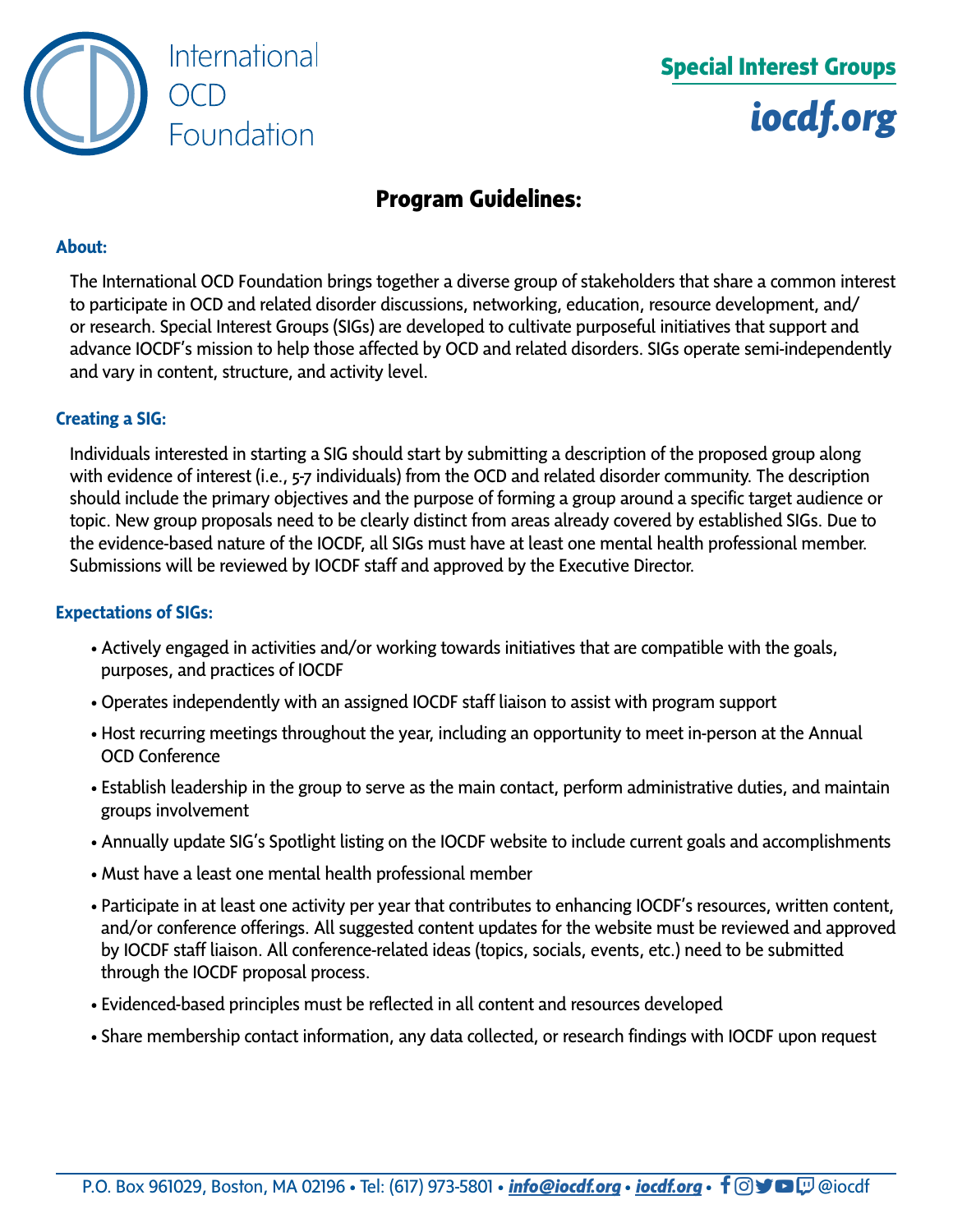## **Membership Responsibilities:**

#### **SIG Leaders:**

- Primary contact for the group
- Schedule recurring meetings throughout the year, send calendar invites, and develop agenda
- Determine how often the group should meet based on goals and objectives
- Encourage an environment that is committed to diversity and inclusion
- Maintain a list of members and encourage recruitment of new members
- Work closely with the staff liaison to communicate and coordinate new initiatives, awareness campaigns and other support that may be needed
- Establish the best communication channels for your SIG members
- Organize and track initiatives related to proposed conference ideas, and/or contributions to written content (blogs, updating website content, etc)
- Hold the responsibility of adding or removing members in their group
- Staff liaison should be kept in the loop of all activities, such as including them on email communications and sending them invites to meetings

## **All SIG Members:**

- Be committed to the purpose of the SIG and participate in meetings
- Be mindful of requests and meet deadlines
- Help promote the mission and values of the IOCDF
- Must not use materials created by the SIG for the benefit of another organization without prior approval
- Be respectful of all members
- Must be 18 years of age or older unless otherwise granted permission from a minor's parent or guardian
- SIG members are volunteers and do not receive compensation

#### **SIG Activities and Initiatives:**

Activities and initiatives are developed by the SIG to best serve the needs of the target audience or topic. SIG goals and initiatives need to align with the mission or values of the organization. Initiatives that would require financial support will need to be presented as a proposal to the IOCDF for approval. Here are some parameters to consider when developing goals and objectives:

- We encourage you to host professional peer consultations (for mental health professional groups), discussion groups, and/or networking opportunities.
- Do not offer support groups or other activities that could be misconstrued as treatment. Support groups are a great resource but should operate outside of the SIG. Consider developing resources/tools to help support groups.
- Any activities focused on engaging children or adolescents needs approval by IOCDF
- Do not "reinvent the wheel". Research the resources that IOCDF already offers. How can you add or improve to what already exists?
- Consider the longevity and sustainability of the resources the SIG is wanting to offer.
- Inform IOCDF when partnering with outside organizations that are not already considered *[strategic](https://iocdf.org/our-partners/)* or *[global](https://iocdf.org/about/global-partners/)* partners.